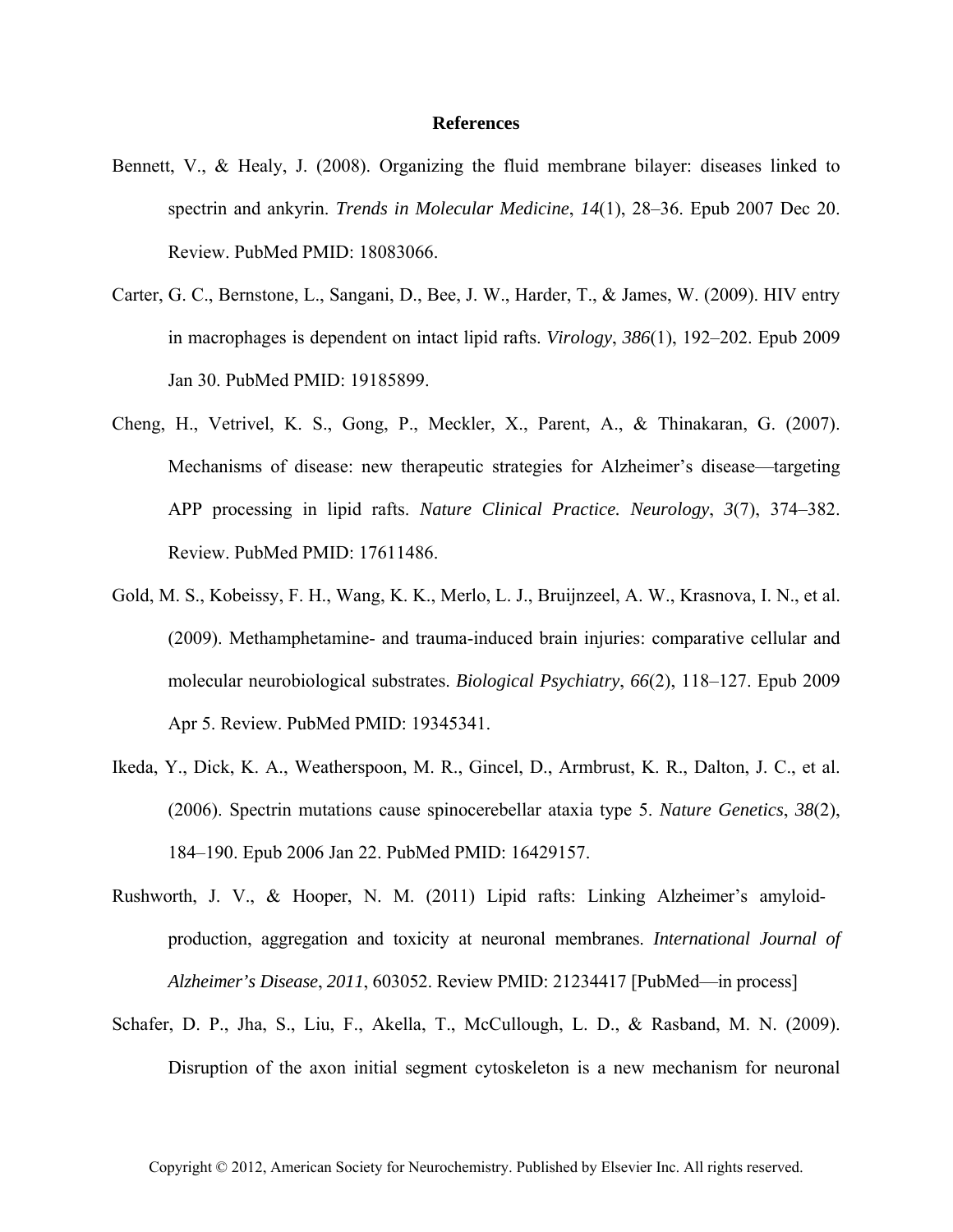injury. *Journal of Neuroscience*, *29*(42), 13242–13254. PubMed PMID: 19846712; PubMed Central PMCID: PMC2801423.

- Schengrund, C. L. (2010). Lipid rafts: keys to neurodegeneration. *Brain Research Bulletin*, *82*(1– 2), 7–17. Epub 2010 Mar 3. Review. PubMed PMID: 20206240.
- Taylor, D. R., & Hooper, N. M. (2007). Role of lipid rafts in the processing of the pathogenic prion and Alzheimer's amyloid-beta proteins. *Seminars in Cell & Developmental Biology*, *18*(5), 638–648. Epub 2007 Jul 24. Review. PubMed PMID: 17822928.
- Zabrocki, P., Bastiaens, I., Delay, C., Bammens, T., Ghillebert, R., Pellens, K., et al. (2008). Phosphorylation, lipid raft interaction and traffic of alpha-synuclein in a yeast model for Parkinson. *Biochimica et Biophysica Acta*, *1783*(10), 1767–1780. Epub 2008 Jun 19. PubMed PMID: 18634833.
- Simons, K, & Gerl, M. J. (2010). Revitalizing membrane rafts: New tools and insights. *Nature Reviews Molecular and Cell Biology*, *11*, 688–699. [Review]
- Sivasubramanian, N., & Nayak, D. P. (1987). Mutational analysis of the signal-anchor domain of influenza virus neuraminidase. *Proceedings of Natl Acad Sci USA*, *84*, 1–5.
- Tanford, C. (1980). *The hydrophobic effect: Formation of micelles and biological membranes* (2nd ed.). New York, NY: Wiley Interscience.
- Ursitti, J. A., Kotula, L., DeSilva, T. M., Curtis, P. J., & Speicher, D. W. (1996). Mapping the human erythrocyte -spectrin dimer initiation site using recombinant peptides and correlation of its phasing with the -actinin dimer site. *Journal of Biological Chemistry*, *271*, 6636–6644.
- Van Duyl, B. Y., Ganchev, D., Chupin, V., de Kruijff, B., & Killian, J. A. (2003). Sphingomyelin is much more effective than saturated phosphatidylcholine in excluding